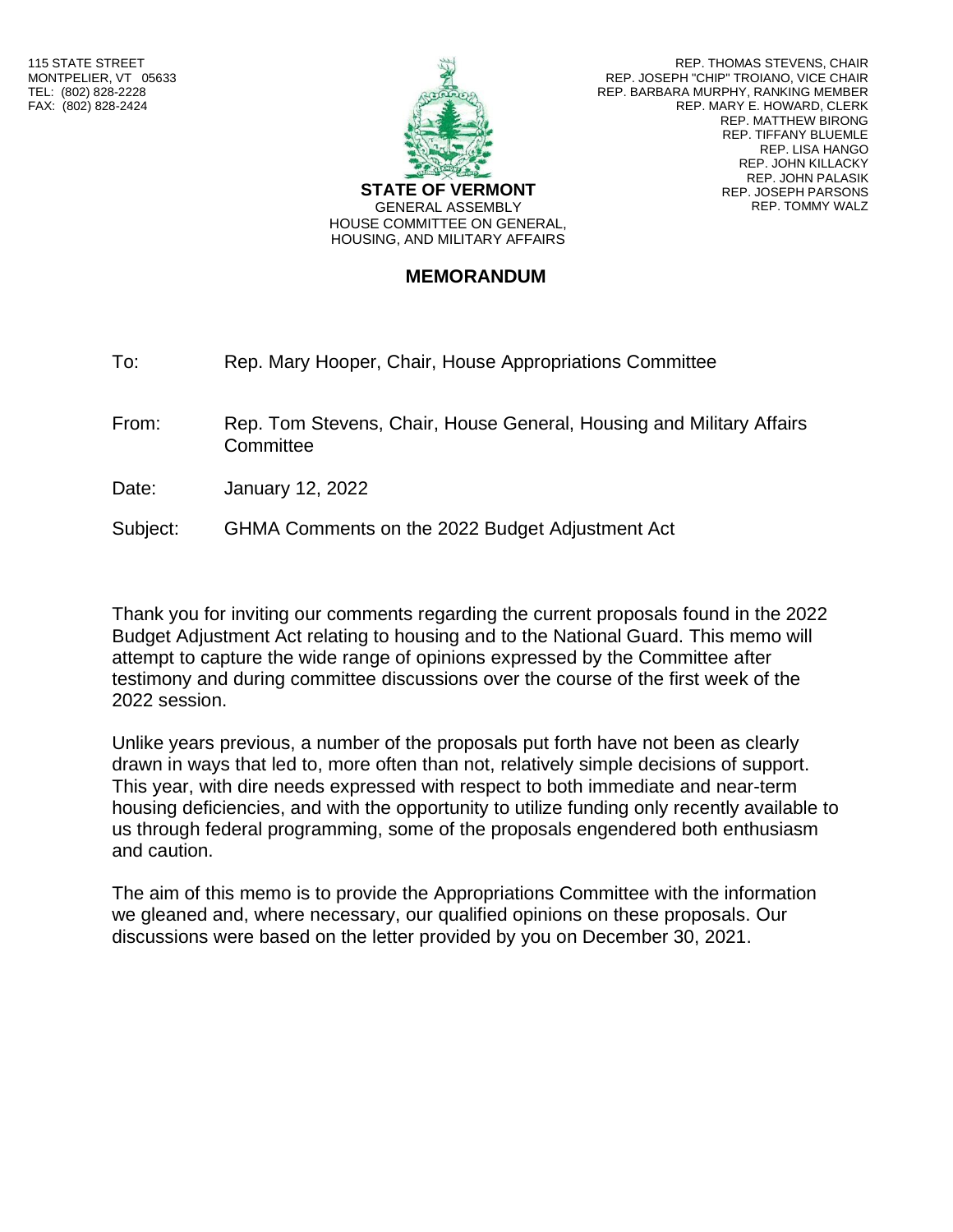## **Military Affairs**

We received testimony from the Deputy Adjutant General of the Vermont National Guard. The explanations provided coordinated with the explanatory text found in the BAA with respect to the budget changes proposed.

The numbers represent, in the first instance, the annual reversion of funds in the National Guard Educational Assistance and Tuition Benefit Programs. This reversion is required under the enabling statute. The Committee supports this adjustment.

In the second instance, the Guard is asking to use state monies to fund two positions. The first, a Veterans Service Officer, is a necessary component of the resources we provide to veterans who are seeking to use benefits due them. The Committee supports this appropriation. The second position, the Executive Director for the Adjutant General, is a currently vacant position that, in the recent past, has been funded by federal military dollars. The position is an equivalent to a "chief of staff" and may be filled by either a civilian or by military personnel. The most recent person in the position recently retired and was a member of the military.

The request to have this position funded with state monies is motivated by a recent decrease in military funding for the Vermont National Guard, resulting in the loss of 32 FTE positions (out of approximately 1,000) funded directly by the federal government. Funding for this Executive Director was included in these FTEs. State monies appropriated in the BAA would fund this position for the remainder of the fiscal year.

The Committee supports this adjustment.

## **Housing**

The sections on Housing appear on pp. 10-13 of the Index provided by you on December 30. These proposals request the appropriation of approximately \$75 million of ARPA funding to help alleviate our housing crisis, first with the continuation of programs developed over the last two years and the proposed creation of new programming.

Vermont continues to experience an extreme shortage of housing, whether it is emergency housing, home ownership, long term rental housing and other, perhaps medically based or transitional. These shortages existed prior to the pandemic and have been exacerbated by economic trends that have developed during the pandemic. Federal funding has helped Vermont address the historic and ongoing needs of those experiencing housing instability resulting in homelessness. We have used federal and state funds to increase housing units, primarily rentals, with a focus on housing the over 2,500 Vermonters that have utilized emergency housing services since April 2020.

The Budget Adjustment Act proposals include the appropriation of \$50 million to the Vermont Housing and Conservation Board (VHCB) for the continuation of programs that have successfully created hundreds of new units since 2020.

This money will provide funding for the creation of mixed income, multi-family housing, with a focus on families exiting homelessness. The funds will also be used to expand shelters where appropriate.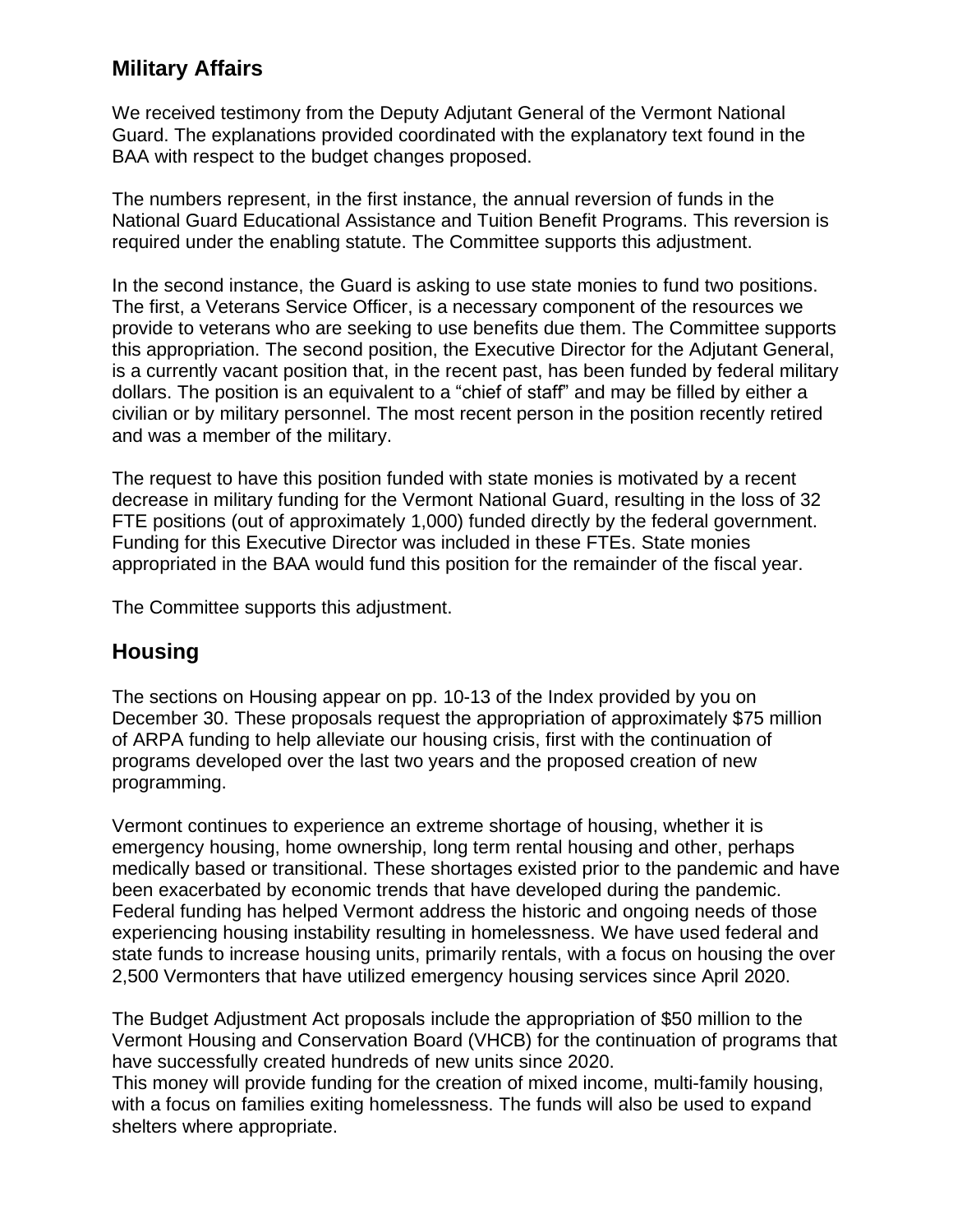We took testimony from ACCD and VHCB and remain heartened about the work accomplished and acknowledge the still-long road to housing those who need it most, as well as working to help local organizations move ahead with local solutions to their affordable housing needs. We also recognize that Treasury guidance over the use of ARPA funds may change over time and may impact the use of ARPA funds for these purposes.

The Committee supports the appropriation of up to \$50 million of ARPA funds to VHCB for these purposes.

The second major proposal has two parts. The first is a \$20 million appropriation to continue the Vermont Housing Incentive Program (VHIP), which offers landlords a certain amount of money, with a match, to improve and bring online units that currently do not pass code and are currently considered offline. ACCD testified that expenditures in the last two years have resulted in several hundred units to come online.

GHMA has been, for the last several sessions, supportive of this program in its earliest iterations. Evolving statutory language was written and resided in S.79 of the 2021 Session, which was ultimately vetoed by the Governor in June 2020. According to testimony given by the Commissioner of the Department of Housing and Community Development, the administration used the proposed guidelines in their dispersal of the budgeted funding.

GHMA remains supportive of the use of ARPA funding for this request, but expresses reservations with the creation of programming without statutory approval. We understand the crisis, and we appreciate the desire to use these funds for this purpose, but we also believe that statutory language — law — must be the basis of the expenditure. Future support will be based on the passage of the appropriate enabling legislation.

The second part of the \$25 million proposal for ACCD is for a \$5 million pilot project that would create subsidies for single family homes built with the purpose of providing housing stock for Vermonters whose incomes are generally higher than those we subsidize with our current state and federal dollars.

This project is based in part on existing proposals in federal legislation and in part on our existing affordable housing funding concepts, and it remains in its development phase. The footnote below<sup>1</sup> contains a link to a presentation made by the Executive Director of the Vermont Housing Finance Agency that was made to the Committee on Wednesday, January 5, 2022. We strongly suggest you receive further testimony from the Executive Director if you have questions on the program.

GHMA certainly shared in the enthusiasm exhibited by the Commissioner and the Executive Director in their presentations. The lack of housing — either affordable housing or housing that is affordable — is an issue that will continue to frame our desires to grow our state's economy.

1

https://legislature.vermont.gov/Documents/2022/WorkGroups/House%20General/Budget%20Ad justment%20FY2022/W~Maura%20Collins~VHFA%20- %20Building%20Access%20to%20Homeownership~1-5-2022.pdf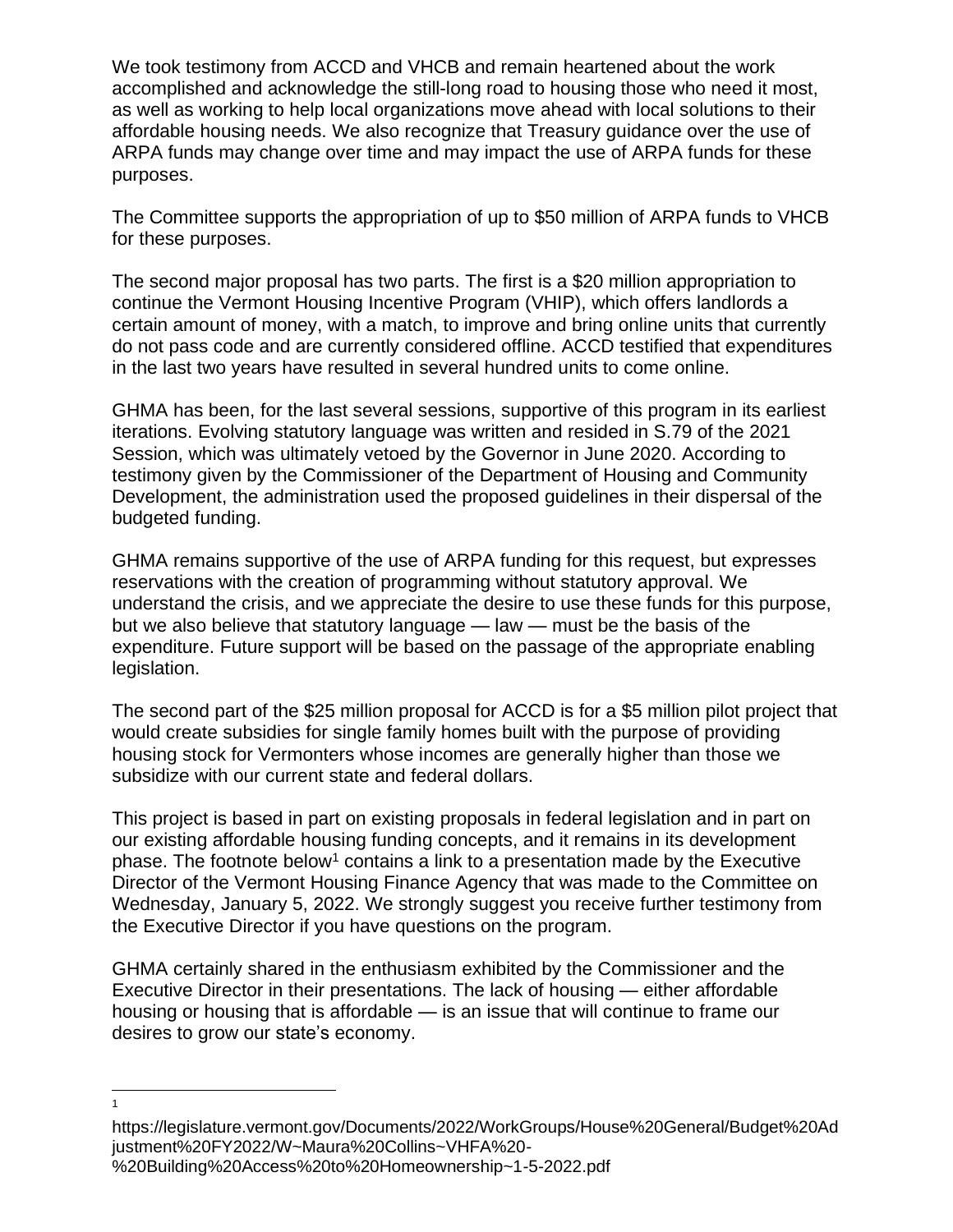Without housing, we will not be able to keep the so-called "missing middle" of Vermonters who are currently making their lives here, or attract others who fit in this economic demographic.

The initial proposal of this pilot would focus on buyers whose income fell between 80% and 140% of the Area Median Income. This is a wide range of income, and that income is geographically sensitive — those at the high end of this range in Chittenden County would make more than those at the high end of this range in Essex County.

The VERY basic point is that the program would provide compensation both for a developer and a buyer if a housing unit was created with criteria that would allow for a "buy-down" of the price, in order to make it affordable for a demographic that can be considered "too rich" for our traditional shared equity programs and "too poor" to qualify for a mortgage that may be too high at its base level for a "starter" home. This VERY basic explanation masks the legal and financial complexities involved.

Testimony shared on Tuesday, January 11 indicated that there are elements of this plan that deserve support moving forward, especially as it relates to the closing of what is being called "the value gap", or the differential between the actual cost of a home built under specifications to be determined by this program and the amount a lending institution may appraise it at the time of purchase. This one element shows promise and the Committee indicated support for its further development.

We appreciate and share the enthusiasm represented in the desire to create this kind of programming and that ARPA funding may be the best mechanism to fund such an exploration. And we can appreciate that funding this proposal now "sends a message" that we are working on finding a way to help, in the very near future, to build quality homes for a demographic that is seeking to live here. Our own enthusiasm is tempered by the unknowns. If this were General Fund money, we would regretfully oppose the appropriation outright, but because it is ARPA funding, we are mixed in our recommendation. This is a proper use of these funds, but we are not as comfortable as we'd like to be given that the program is still in development.

The last section highlighted in your letter regards a policy change proposed by the Department of Children and Families. This proposal, according to testimony provided by the department, would exclude households living in motels and funded by Emergency Relief Funds from being considered "tenants" after living there for 28 days. The department is proposing that the ERAP dollars be used for this purpose to house those experiencing homelessness an extra 18 months of housing at a time when housing is being created but not yet available.

This is an important policy change, and it would allow the Vermonters who are currently in the hotel programs who remain there by the use of FEMA monies to remain there longer when the use of a different source of funding is used. There are concerns that this might negatively effect Vermonters who are currently residing in hotels of their own accord as "tenants" and not "guests."